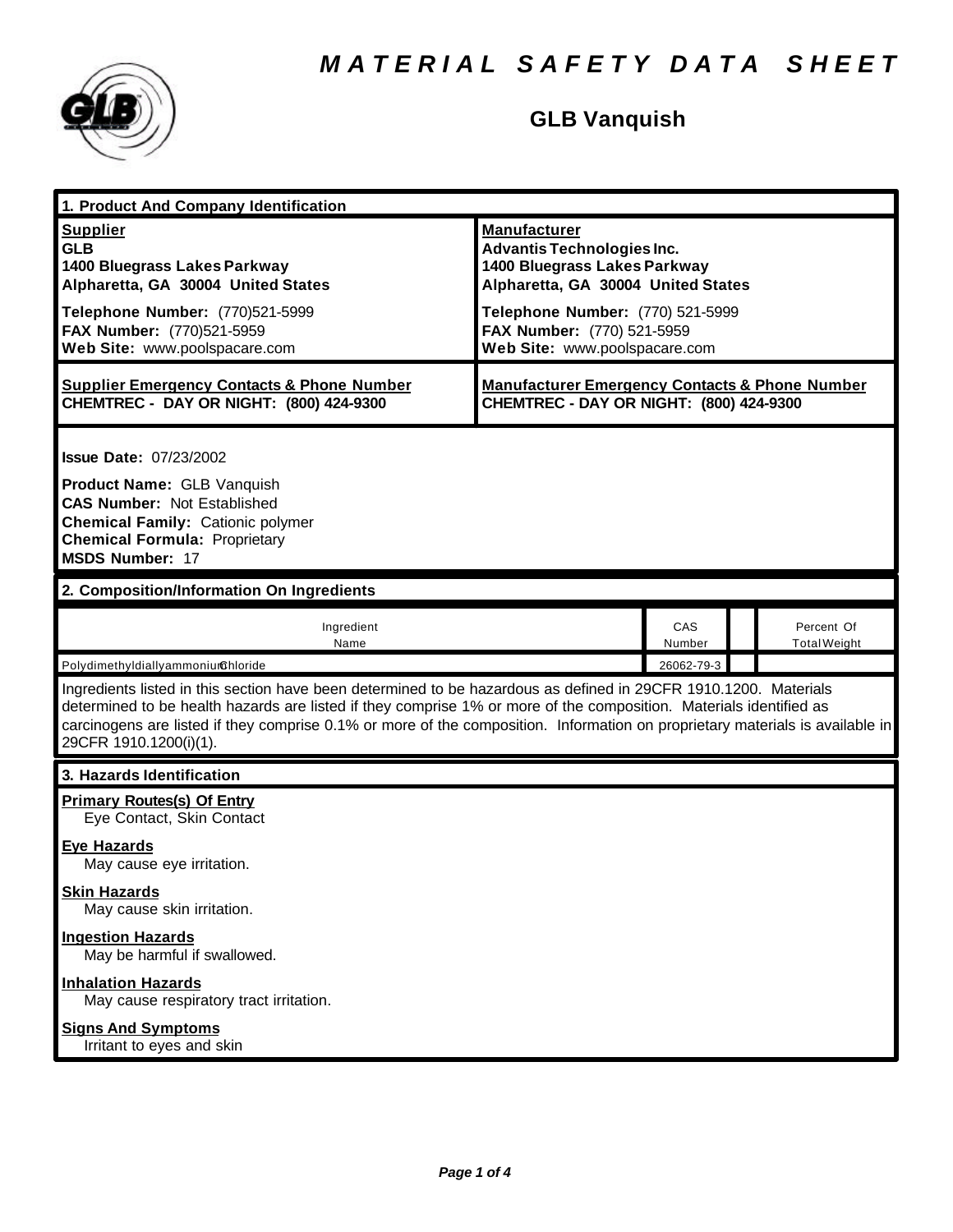### *M A T E R I A L S A F E T Y D A T A S H E E T*

### **GLB Vanquish**

### **First Aid (Pictograms)**

#### **4. First Aid Measures**

#### **Eye**

In case of contact, hold eyelids apart and immediately flush eyes with plenty of water for at least 15 minutes.

#### **Skin**

Wash affected areas with soap and water.

### **Ingestion**

DO NOT INDUCE VOMITING. Drink large amounts of water. Contact a physician or poison control.

### **Inhalation**

If inhaled, remove to fresh air.

#### **Fire Fighting (Pictograms)**



#### **5. Fire Fighting Measures**

**Flash Point:** n/a °F

#### **Fire And Explosion Hazards**

Excess heat with prolonged evaporation can result in emission of toxic fumes. Dried material can burn to give off oxides of carbon, nitrogen and hydrogen chloride.

#### **Extinguishing Media**

Use the appropriate extinguishing media for the surrounding fire.

#### **Fire Fighting Instructions**

Firefighters should wear self-contained breathing apparatus and full protective gear.

Spills will cause very slippery conditions

#### **6. Accidental Release Measures**

Contain and/or absorb spill with inert material (e.g. sand, vermiculite).

#### **7. Handling And Storage**

#### **Handling And Storage Precautions**

Keep out of reach of children.

#### **Handling Precautions**

Avoid contact with skin and clothing.

#### **Storage Precautions**

Keep out of reach of children.

#### **Work/Hygienic Practices**

Use safe chemical handling procedures suitable for the hazards presended by this material.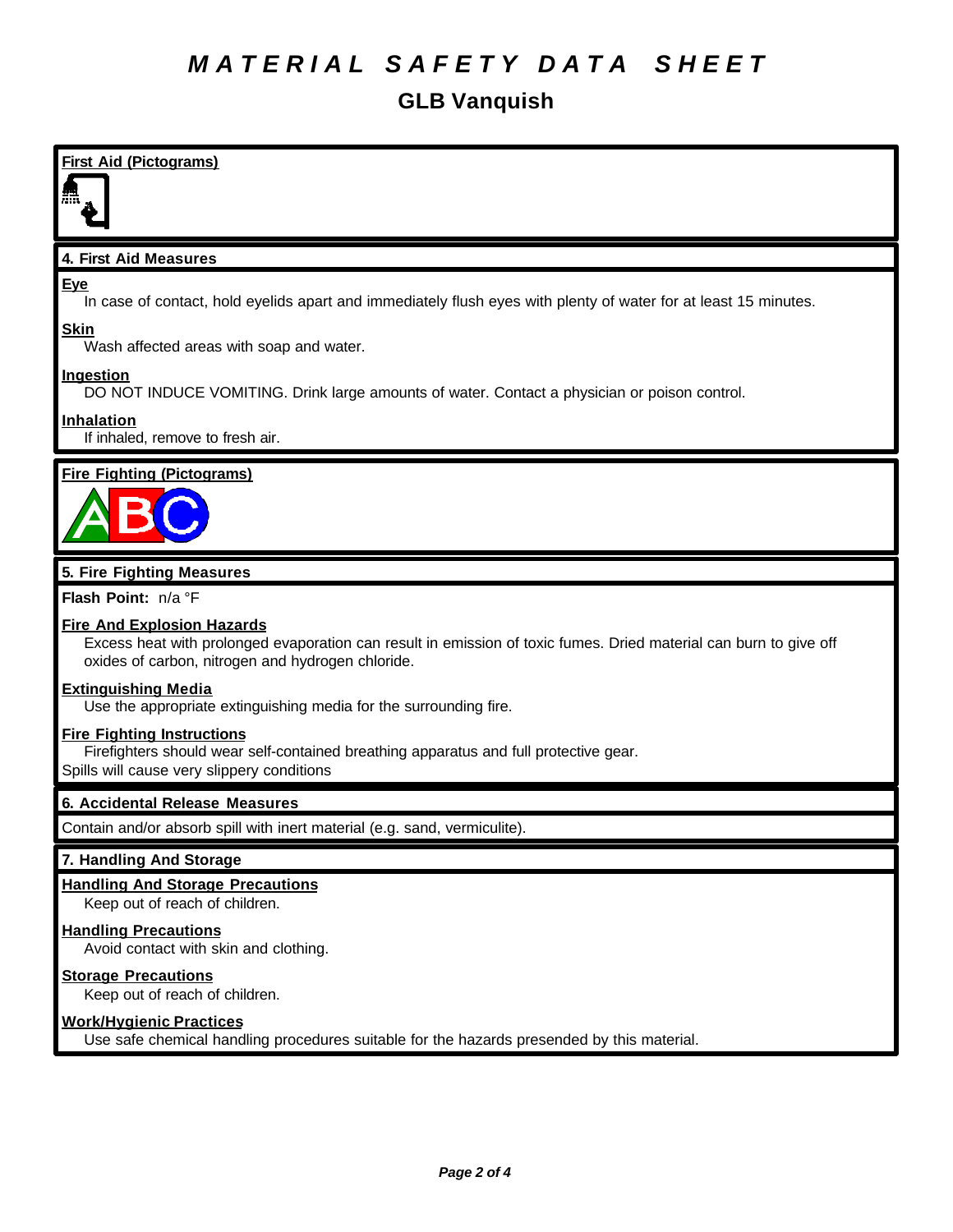## *M A T E R I A L S A F E T Y D A T A S H E E T*

### **GLB Vanquish**

| <b>Protective Clothing (Pictograms)</b><br>乢,                                                                                                                                                                                                                                                                                                                                           |
|-----------------------------------------------------------------------------------------------------------------------------------------------------------------------------------------------------------------------------------------------------------------------------------------------------------------------------------------------------------------------------------------|
| 8. Exposure Controls/Personal Protection                                                                                                                                                                                                                                                                                                                                                |
| <b>Engineering Controls</b><br>Local exhaust acceptable. Special exhaust not required                                                                                                                                                                                                                                                                                                   |
| <b>Eye/Face Protection</b><br>Safety glasses with side shields or goggles recommended.                                                                                                                                                                                                                                                                                                  |
| <b>Skin Protection</b><br>Chemical-resistant gloves.                                                                                                                                                                                                                                                                                                                                    |
| <b>Respiratory Protection</b><br>None normally required.                                                                                                                                                                                                                                                                                                                                |
| 9. Physical And Chemical Properties                                                                                                                                                                                                                                                                                                                                                     |
| <u>Appearance</u><br><b>Blue Liquid</b>                                                                                                                                                                                                                                                                                                                                                 |
| <u>Odor</u><br>Mild                                                                                                                                                                                                                                                                                                                                                                     |
| <b>Chemical Type: Mixture</b><br>Physical State: Liquid<br>Melting Point: n/a °F<br>Boiling Point: 212 °F<br><b>Specific Gravity: 1.02</b><br><b>Molecular Weight: Proprietary</b><br>Percent Volitales: Negligible<br>Packing Density: Not Determined<br>Vapor Pressure: Not Determined<br>Solubility: Soluble in water<br>Viscosity: Not Determined<br><b>Evaporation Rate: &lt;1</b> |
| 10. Stability And Reactivity                                                                                                                                                                                                                                                                                                                                                            |
| <b>Stability: Stable</b><br>Hazardous Polymerization: will not occur                                                                                                                                                                                                                                                                                                                    |
| <b>Hazardous Decomposition Products</b><br>The dried material can burn to give off oxides of carbon, hydrogen and hydrogen chloride.                                                                                                                                                                                                                                                    |
| 11. Toxicological Information                                                                                                                                                                                                                                                                                                                                                           |
| No Data Available                                                                                                                                                                                                                                                                                                                                                                       |
| 12. Ecological Information                                                                                                                                                                                                                                                                                                                                                              |
| No Data Available                                                                                                                                                                                                                                                                                                                                                                       |

No Data Available...